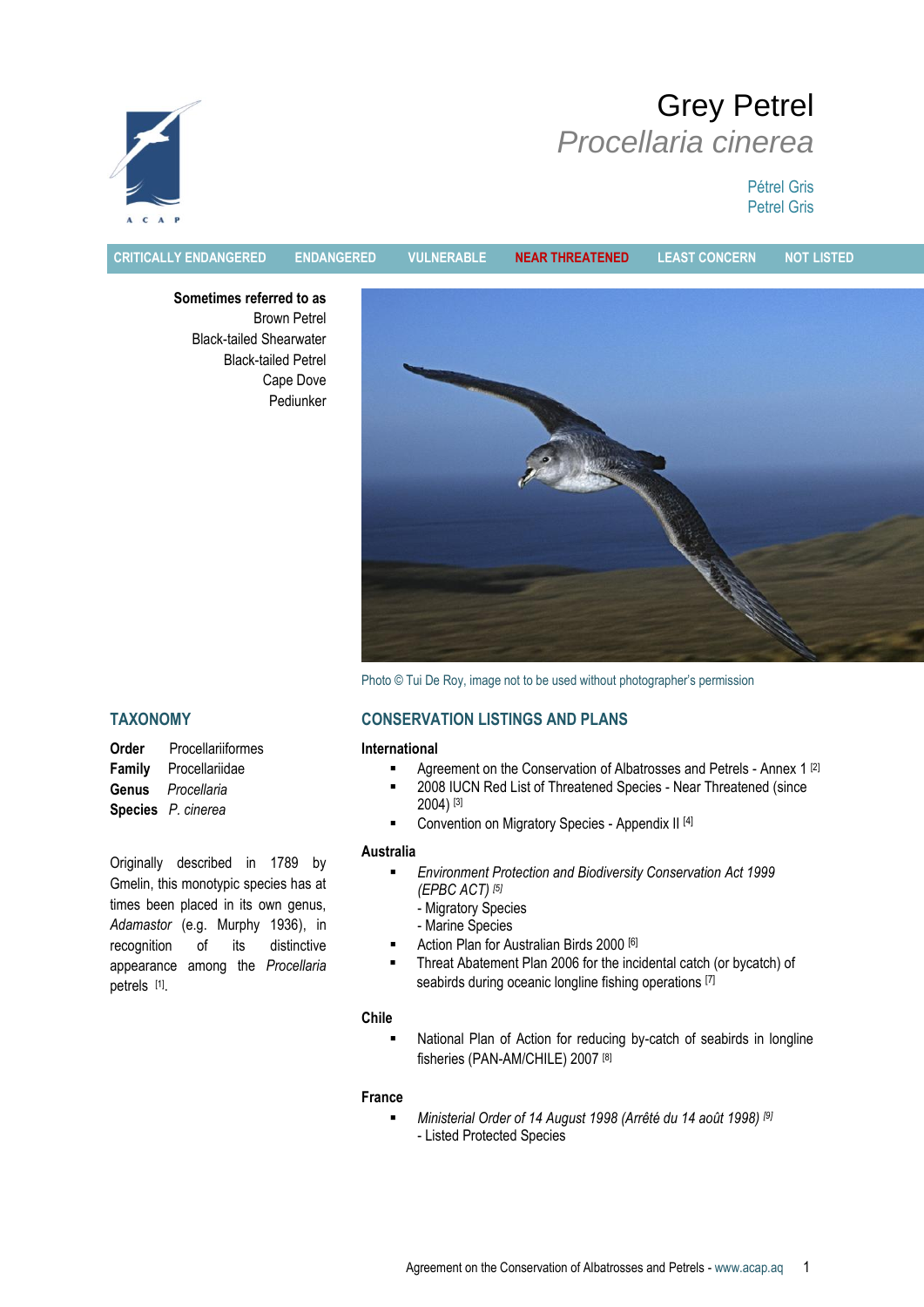## **New Zealand**

- **New Zealand Wildlife Act 1953** [10]
- Action Plan for Seabird Conservation in New Zealand; Part A: Threatened Seabirds [11]
- New Zealand Threat Classification System List 2008 Declining [12]

#### **South Africa**

- *Sea Birds and Seals Protection Act, 1973 (Act No. 46 of 1973) (SBSPA)* [13]
- *Marine Living Resources Act (Act No. 18 of 1996)*: Publication of Policy on the Management of Seals, Seabirds and Shorebirds: 2007 [14]
- National Plan of Action (NPOA) for Reducing the Incidental Catch of Seabirds in Longline Fisheries 2008 [15]

#### **Tristan de Cunha, UK Overseas Territories**

*The Conservation of Native Organisms and Natural Habitats (Tristan da Cunha) Ordinance 2006* [16]

## **BREEDING BIOLOGY**

*Procellaria cinerea* is a colonial, winter-breeding species. It is a burrow-nesting, annual breeder, with 93% of successful birds returning to breed the following season [17]. The breeding season extends from February to December [18] (Table 1). Birds arrive at their colonies from early February <sup>[19, 20, 21, 22, 23]</sup> and eggs are usually laid from late March to early April <sup>[20, 24]</sup>. Incubation lasts 55-65 days with most chicks hatching in late May to early June <sup>[24, 25, 26]</sup>. Hatching has been reported to extend into July in the Tristan da Cunha Group  $^{[23]}$ . The fledging period is the longest known amongst the petrels and is very variable (120-160 days), with chicks typically leaving Crozet and Kerguelen in September to early December <sup>[20, 24]</sup>, but can be as early as end of August on Marion Island <sup>[25]</sup>. The asynchrony in fledging dates within sites and years is thought to reflect food scarcity and variability during the winter rather than asynchrony in laying [24] . The age of first breeding is not known.

Table 1. *Breeding cycle of* P. cinerea.

|                           | Jun | Jul | Aug | Sep | Oct | <b>Nov</b> | Dec | Jan | Feb | Mar | Apr | Mav |
|---------------------------|-----|-----|-----|-----|-----|------------|-----|-----|-----|-----|-----|-----|
| At colonies               |     |     |     |     |     |            |     |     |     |     |     |     |
| <b>Egg laying</b>         |     |     |     |     |     |            |     |     |     |     |     |     |
| Incubating                |     |     |     |     |     |            |     |     |     |     |     |     |
| <b>Chick provisioning</b> |     |     |     |     |     |            |     |     |     |     |     |     |
|                           |     |     |     |     |     |            |     |     |     |     |     |     |

## **BREEDING STATES**

Table 2. *Distribution of the global* P. cinerea *population among Parties to the Agreement. Approximate estimates based on surveyed sites only as the global population of* P. cinerea *is currently unknown.*

|                       | Australia | France  | New Zealand | South Africa | United Kingdom |
|-----------------------|-----------|---------|-------------|--------------|----------------|
| <b>Breeding pairs</b> | <1%       | c. 10%? | $c.65\%$ ?  | $c.5\%$ ?    | $c.20\%$ ?     |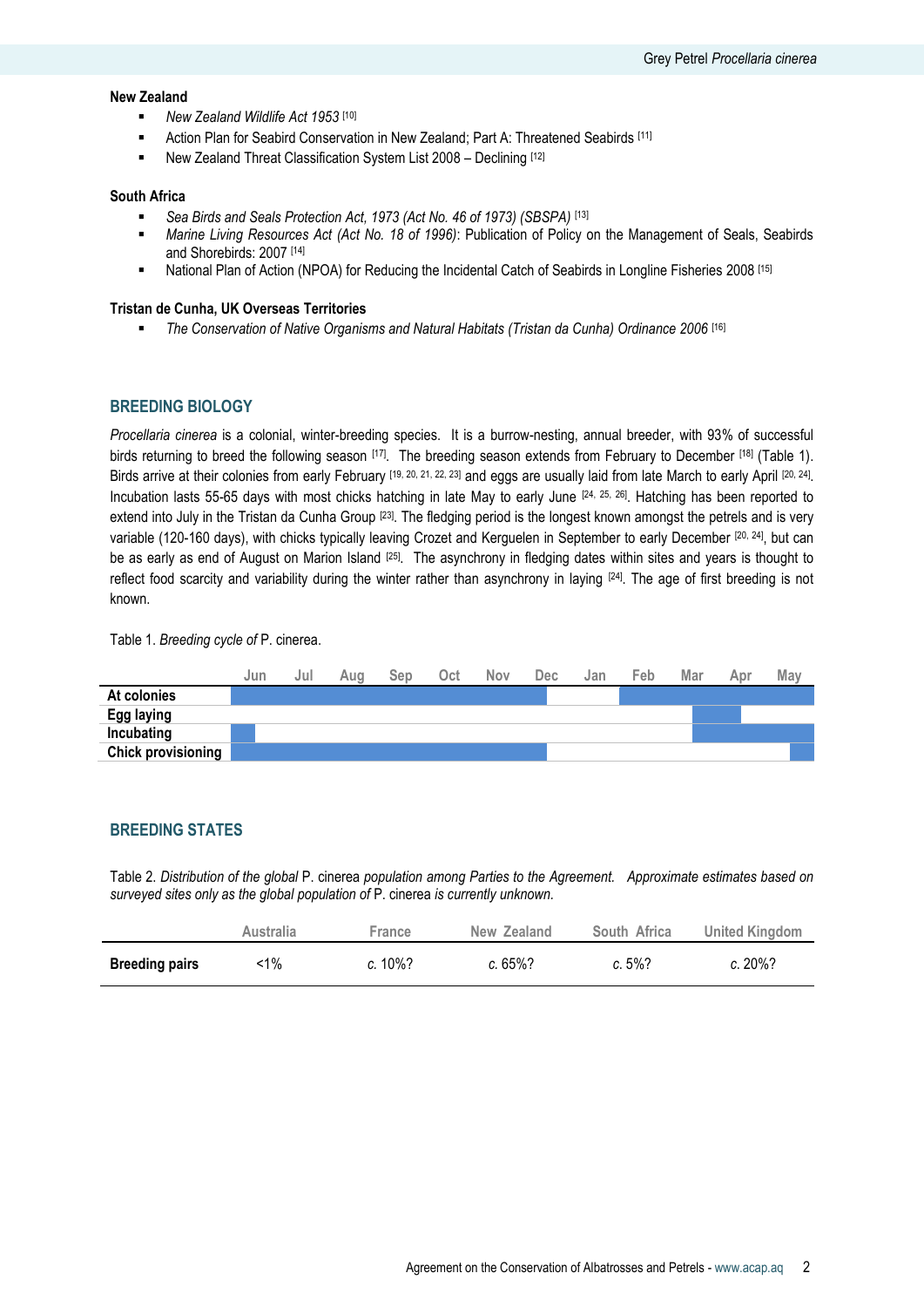## **BREEDING SITES**

*Procellaria cinerea* has a wide distribution and is known to breed on the South African, French, New Zealand and Australian subantarctic islands, as well as on Amsterdam Island, and in the Gough and Tristan de Cunha group (Table 2, Figure 1). Population data are scarce and accurate census data for most breeding sites are currently lacking (Table 3). The largest population is thought to occur on Antipodes Island, with a mean of 53,000 breeding pairs estimated there in 2001 [27]. Over 10,000 pairs have been estimated to breed on Gough Island in 2001 [R. Cuthbert in 1] , and thousands on Iles Crozet, Kerguelen and on the Prince Edward Islands. Macquarie, Amsterdam, Campbell and Tristan Islands hold much smaller populations, with a pair also observed on Inaccessible Island in 1983 [22], but breeding has not been confirmed.



*Figure 1. The location of the breeding sites and approximate range of* P. cinerea with *the boundaries of selected Regional Fisheries Management Organisations (RFMOs) also shown.* 

CCAMLR – Commission for the Conservation of Antarctic Marine Living Resources CCSBT - Convention for the Conservation of Southern Bluefin Tuna IATTC - Inter-American Tropical Tuna Commission ICCAT - International Commission for the Conservation of Atlantic Tunas

IOTC - Indian Ocean Tuna Commission

WCPFC - Western and Central Pacific Fisheries Commission

| Table 3. Monitoring methods and estimates of the population size (annual breeding pairs) for each breeding site. Table |  |
|------------------------------------------------------------------------------------------------------------------------|--|
| based on unpublished Centre National De La Recherche Scientifique (CNRS) Chizé data (Ile de la Possession), Tasmanian  |  |
| Department of Primary Industries and Water, DPIW (Macquarie Island), and published references as indicated. See        |  |
| Glossary and Notes for explanation of monitoring method and accuracy codes.                                            |  |

| <b>Breeding site location</b>                                                      | <b>Jurisdiction</b> | <b>Years monitored</b>    | <b>Monitoring</b><br>method | <b>Monitoring</b><br>accuracy | <b>Annual breeding pairs</b><br>(last census) |
|------------------------------------------------------------------------------------|---------------------|---------------------------|-----------------------------|-------------------------------|-----------------------------------------------|
| Macquarie Island<br>54°37' S, 158°51' E                                            | Australia           | 2003, 2004, 2006,<br>2007 | A                           | High                          | 74 (2007)                                     |
| Amsterdam Island<br>37°51' S, 77°31' E                                             | France              | 1980s                     | F                           | Medium                        | 5-10 (1980s) <sup>[28]</sup>                  |
| <b>Iles Crozet</b><br>46°26'S, 51°47'E<br>lle de la Possession<br>lle de l'Est     | France              | 2005<br>1982              | F<br>F                      | Medium<br>Low                 | 10s (2005)<br>2,000-9,000 (1984) [29]         |
| <b>Iles Kerguelen</b><br>49°09'S, 69°16'E<br>Golfe du Morbihan                     |                     | 2006                      | C                           | Medium                        | 3,400 (95% CI 1,900-                          |
| Jeanne d'Arc Peninsula<br>lle du Port<br>lle St Lanne Gramont<br>Presqu'île Joffre | France              |                           |                             |                               | 5,600) (2006) [30]<br>10s (2006) [30]         |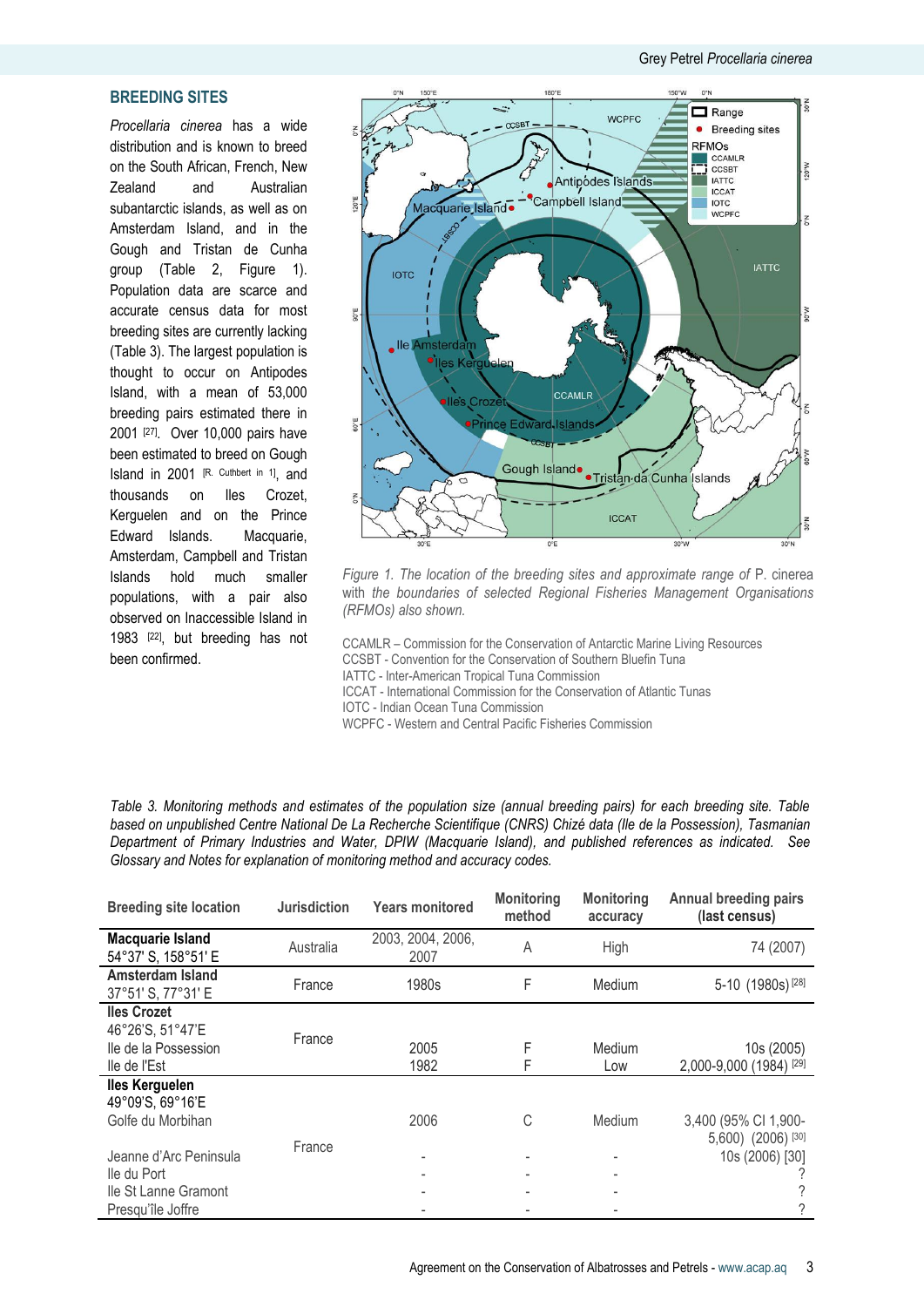| <b>Campbell Island</b>              |              | not surveyed |   |        | 100s? [11]               |
|-------------------------------------|--------------|--------------|---|--------|--------------------------|
| 52°32'S, 169°8'E                    |              |              |   |        |                          |
| Campbell Island                     | New Zealand  |              |   |        |                          |
| Dent Island                         |              |              |   |        |                          |
| Jacquemart                          |              |              |   |        |                          |
| Antipodes Islands                   |              |              |   |        |                          |
| 49°42'S, 178°47'E                   |              |              |   |        |                          |
| Antipodes Island                    | New Zealand  | 2001, 2009   | A | Medium | 53,000 (32,000-73,000)   |
|                                     |              |              |   |        | $(2001)$ <sup>[27]</sup> |
| <b>Bollons Island</b>               |              | not surveyed | ٠ |        | ?                        |
| <b>Prince Edward Islands</b>        |              | ?            |   |        | 1,000s (1980s?) [31]     |
| 46°38'S, 37°55'E                    |              |              |   |        |                          |
| Marion Island                       | South Africa |              |   |        |                          |
| <b>Prince Edward Island</b>         |              |              |   |        |                          |
| Tristan da Cunha                    |              |              |   |        |                          |
| Tristan Island                      | UK           | 1974         | ? | ?      | 50-100 (1974) [23]       |
| 37° 7'S, 12° 17'W                   |              |              |   |        |                          |
| Inaccessible Island                 |              | not surveyed |   |        | ?                        |
| Gough Island                        |              |              |   |        | 10,000-25,000 (2001) [R. |
| 40° 21'S, 09° 53'W                  | UK           | 2001         |   |        | Cuthbert in 1]           |
| <b>Total for all surveyed sites</b> |              |              |   |        | >50,000?                 |

## **CONSERVATION LISTINGS AND PLANS FOR THE BREEDING SITES**

## **International**

Campbell Islands, Antipodes Islands

**UNESCO World Heritage List (inscribed 1998)** [32]

#### Macquarie Island

- UNESCO World Heritage List (inscribed 1997) [32]
- UNESCO Biosphere Reserve Man and the Biosphere Programme (inscribed 1977) [33]

Prince Edward Islands, Iles Crozet, Iles Kerguelen, Ile Amsterdam

 RAMSAR Convention List of Wetlands of International Importance (Prince Edward Island inscribed 2007, others in 2008) [34]

Gough Island and Inaccessible Island

- UNESCO World Heritage List (inscribed 2004) [35]
- RAMSAR Convention List of Wetlands of International Importance (inscribed 2009)<sup>[34]</sup>

## **Australia**

Macquarie Island

- Register of Critical Habitat *EPBC Act 1999* (listed 2002) [5]
- Register of the National Estate (until February 2012) *Australian Heritage Commission Act 1975* (listed 1977) *[36]*
- National Heritage List *EPBC Act 1999* (listed 2007) [5]

#### **Tasmania**

Macquarie Island

- Nature Reserve *Nature Conservation Act 2002* (Tasmania) [37]
- **Macquarie Island Nature Reserve and World Heritage Area Management Plan 2006** [38]
- Plan for the Eradication of Rabbits and Rodents on Subantarctic Macquarie Island 2007<sup>[39]</sup>

## **France**

Iles Crozet, Iles Kerguelen

■ National Nature Reserve (*Réserve Naturelle Nationale*) - Décret n°2006-1211<sup>[40]</sup> Specific areas have higher level of protection (Integral Protection Areas, *Aires de Protection Intégrale*): Iles Crozet except Ile de la Possession; some islands and coastal areas in Kerguelen.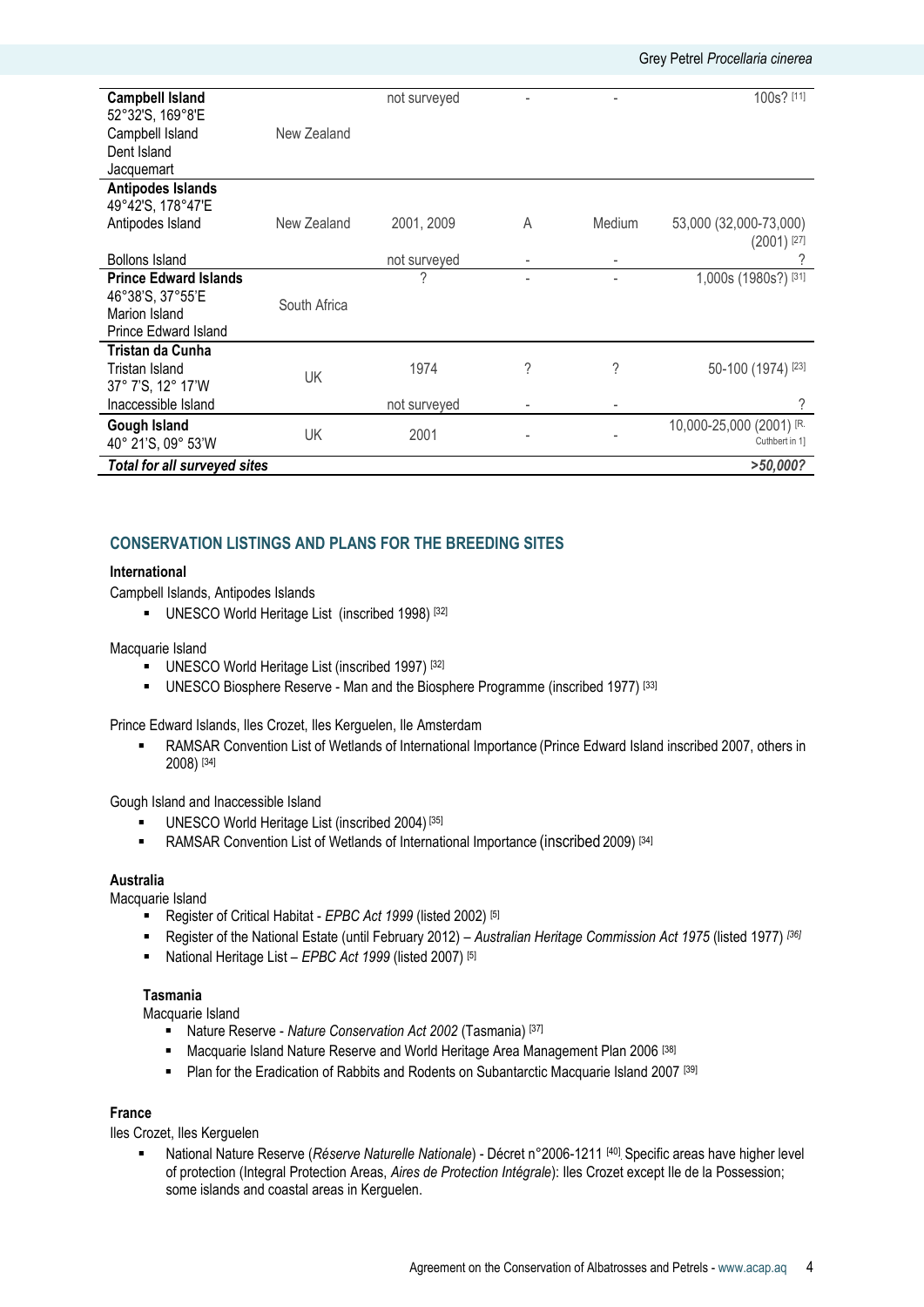## **French Antarctic Territories** (**TAAF - Terres australes et antarctiques françaises)**

Iles Crozet (some coastal areas of Possession Island); Iles Kerguelen (Sourcils Noir, some islands and coastal parts of Golfe du Morbihan)

 Areas Reserved for Technical and Scientific Research (*Zones Réservées à la Recherche Scientifique et*  Technique) Arrêté n°14 du 30 juillet 1985 <sup>[41]</sup>, now included in Natural Reserve Management Plan <sup>[40]</sup>.

## **New Zealand**

Campbell Islands, Antipodes Islands

- National Nature Reserve *New Zealand Reserves Act 1977* [42]
- **EXECONSERVATION Management Strategy. Subantarctic Islands 1998-2008 [43]**

#### **South Africa**

Prince Edward Islands

- Special Nature Reserve (declared 1995) *National Environmental Management: Protected Areas Act, 2003 (No. 57 of 2003)* [44]
- **Prince Edward Islands Management Plan 1996** [45]

#### **Tristan da Cunha, UK Overseas Territories**

Gough Island and Inaccessible Island

- Nature Reserve *The Conservation of Native Organisms and Natural Habitats (Tristan da Cunha) Ordinance 2006* [16]
- Gough Island Management Plan [46]
- Inaccessible Island Management Plan [47]

## **POPULATION TRENDS**

There are no data on population trends for most of the sites (Table 4). Robertson and Bell (1984) [48] estimated 10,000- 50,000 pairs at Campbell and the Antipodes Islands in the 1980s, however, more recent work, based on densities of burrows in census grids, extrapolated 32,000-73,000 pairs in 2001 on Antipodes Island alone [27] . Work to obtain another population estimate on Antipodes Island is currently underway (D. Thompson pers. comm.). In contrast, the hundreds of thousands of breeding pairs suggested for Gough Island by Richardson (1984) [23] , were revised to a more realistic figure of 10,000-25,000 pairs in 2001 <sup>[R. Cuthbert in 1]</sup>. There are no monitoring programmes for the remaining populations, with the exception of Kerguelen Islands, where an ongoing capture-mark-recapture program has yielded information on demographic parameters since the 1980s (H. Weimerskirch, unpublished data), and Macquarie Island where the species has recolonised recently after an absence of over 80 years <sup>[49]</sup>. Eight pairs were confirmed nesting on the island in 2000 <sup>[49]</sup>, increasing to 74 pairs in 2007 (DPIW, unpublished data). The smallest population on Amsterdam Island comprised only 5-10 pairs at the last estimate in the 1980s; however, the fossil record indicates that the island probably once supported one of the largest colonies in the world [50] .

| <b>Breeding site</b>         | Current<br><b>Monitoring</b> | <b>Trend Years</b> | % average change<br>per year | Trend       | $%$ of<br>population     |
|------------------------------|------------------------------|--------------------|------------------------------|-------------|--------------------------|
| <b>Macquarie Island</b>      | yes                          | 2000-2007          |                              | Increasing* | 100%                     |
| Amsterdam Island             | 2                            |                    | $\blacksquare$               | Unknown     | $\overline{\phantom{0}}$ |
| <b>Iles Crozet</b>           | っ                            | -                  |                              | Unknown     |                          |
| <b>Iles Kerguelen</b>        | 2                            |                    |                              | Unknown     |                          |
| <b>Campbell Islands</b>      | no                           |                    |                              | Unknown     |                          |
| <b>Antipodes Islands</b>     | yes                          | ۰                  | $\overline{\phantom{a}}$     | Unknown     | $\overline{\phantom{a}}$ |
| <b>Prince Edward Islands</b> | no                           |                    |                              | Unknown     |                          |
| Tristan da Cunha             | no                           |                    |                              | Unknown     |                          |
| <b>Gough Island</b>          | no                           |                    |                              | Unknown     |                          |
| $*$ DDIM unnubliabed data    |                              |                    |                              |             |                          |

#### *Table 4. Summary of population trend data for* P. cinerea*.*

DPIW unpublished data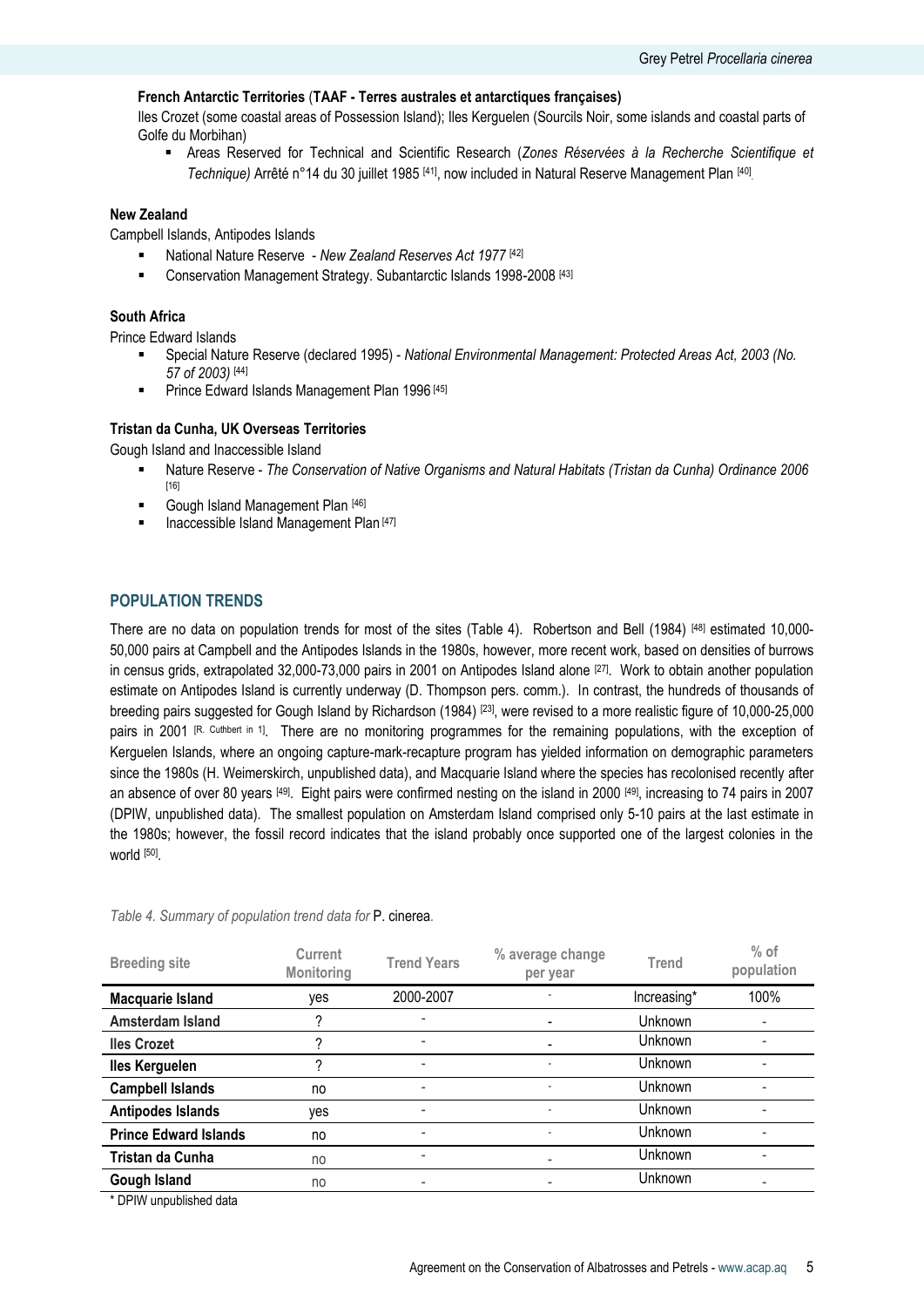Apart from some limited breeding success data from Macquarie Island, Marion Island and Iles Kerguelen, information on demographic parameters is lacking for all sites (Table 5).

| Table 5. Demographic data for the P. cinerea breeding sites. Table based on unpublished DPIW data (Macquarie Island) |  |
|----------------------------------------------------------------------------------------------------------------------|--|
| and published references as indicated.                                                                               |  |

| <b>Breeding site</b>                          | <b>Mean breeding success</b><br>±SD (study period) | Mean juvenile survival | Mean adult survival |
|-----------------------------------------------|----------------------------------------------------|------------------------|---------------------|
| Macquarie Island                              | 45.8±24% (2002, 2003, 2006, 2007)                  | No data                | No data             |
| Amsterdam Island                              | No data                                            | No data                | No data             |
| <b>Iles Crozet</b>                            | No data                                            | No data                | No data             |
| <b>Iles Kerguelen</b>                         | mostly between 40-60% (1985-1996) [51]             | No data                | No data             |
| <b>Campbell Islands</b>                       | No data                                            | No data                | No data             |
| <b>Antipodes Islands</b>                      | No data                                            | No data                | No data             |
| <b>Prince Edward Islands</b><br>Marion Island | 13% (0-50%, 1979, 1982, 1984)* [25]                | No data                | No data             |
| Tristan da Cunha                              | No data                                            | No data                | No data             |
| Gough Island                                  | No data                                            | No data                | No data             |

**\*** with cat predation

## **BREEDING SITES: THREATS**

Currently the most serious land based threat to *P. cinerea* is predation by introduced black rat *Rattus rattus* on many of the islands and probably by house mice *Mus musculus* on Gough Island [52] (Table 6).

*Table 6. Summary of known threats causing population level changes at the breeding sites of* P. cinerea*. Table based on information submitted to the ACAP Breeding Sites Working Group in 2008.*

| <b>Breeding site</b>     | Human<br>disturbance | Human<br>take | Natural<br>disaster | Parasite or<br>pathogen | <b>Habitat loss</b><br>or<br>degradation | Predation<br>(alien<br>species) | Contamination |
|--------------------------|----------------------|---------------|---------------------|-------------------------|------------------------------------------|---------------------------------|---------------|
| Macquarie Island         | no                   | no            | no                  | no                      | Medium <sup>a</sup>                      | Medium <sup>b</sup>             | no            |
| Amsterdam Island         | no                   | no            | no                  | Low c                   | no                                       | Low d                           | no            |
| lles Crozet              |                      |               |                     |                         |                                          |                                 |               |
| lle de la Possession     | no                   | no            | no                  | no                      | no                                       | no e                            | no            |
| <b>Iles Kerguelen</b>    | no                   | no            | no                  | no                      | Low <sup>f</sup>                         | Low <sup>f</sup>                | no            |
| <b>Campbell Islands</b>  | no                   | no            | no                  | no                      | no                                       | no <sub>9</sub>                 | no            |
| <b>Antipodes Islands</b> | no                   | no            | no                  | no                      | no                                       | no h                            | no            |
| <b>Prince Edward</b>     |                      |               |                     |                         |                                          |                                 |               |
| <b>Islands</b>           | no                   | no            | no                  | no                      | no                                       | no '                            | no            |
| Tristan da Cunha         | no                   | no            | no                  | no                      | no                                       | 2j                              | no            |
| <b>Gough Island</b>      | no                   | no            | no                  | no                      | no                                       | 2j                              | no            |

<sup>a</sup> High rabbit *Oryctolagus cuniculus* numbers have destroyed vegetation and caused soil erosion at nesting sites. Rabbits may also disturb birds in burrows when nesting [39].

<sup>b</sup> Cats *Felis catus* were eradicated on the island in 2000 but black rats continue to prey upon eggs and chicks. Cats and weka *Gallirallus australis* (also eradicated by 1989) were probably responsible for the extirpation of *P. cinerea* from this site. An eradication programme is scheduled to be implemented in 2010 to remove rats, house mice and rabbits [39].

<sup>c</sup> Avian cholera *Pasteurella multocida* has been identified as the cause of a decline in the population of Indian Yellow-nosed albatross *Thalassarche carteri* on the island. The source of the pathogen may have been the poultry taken to the island to provide food for human inhabitants. The poultry was removed in 2007.

<sup>d</sup> Both black rats and cats prey on eggs and chicks.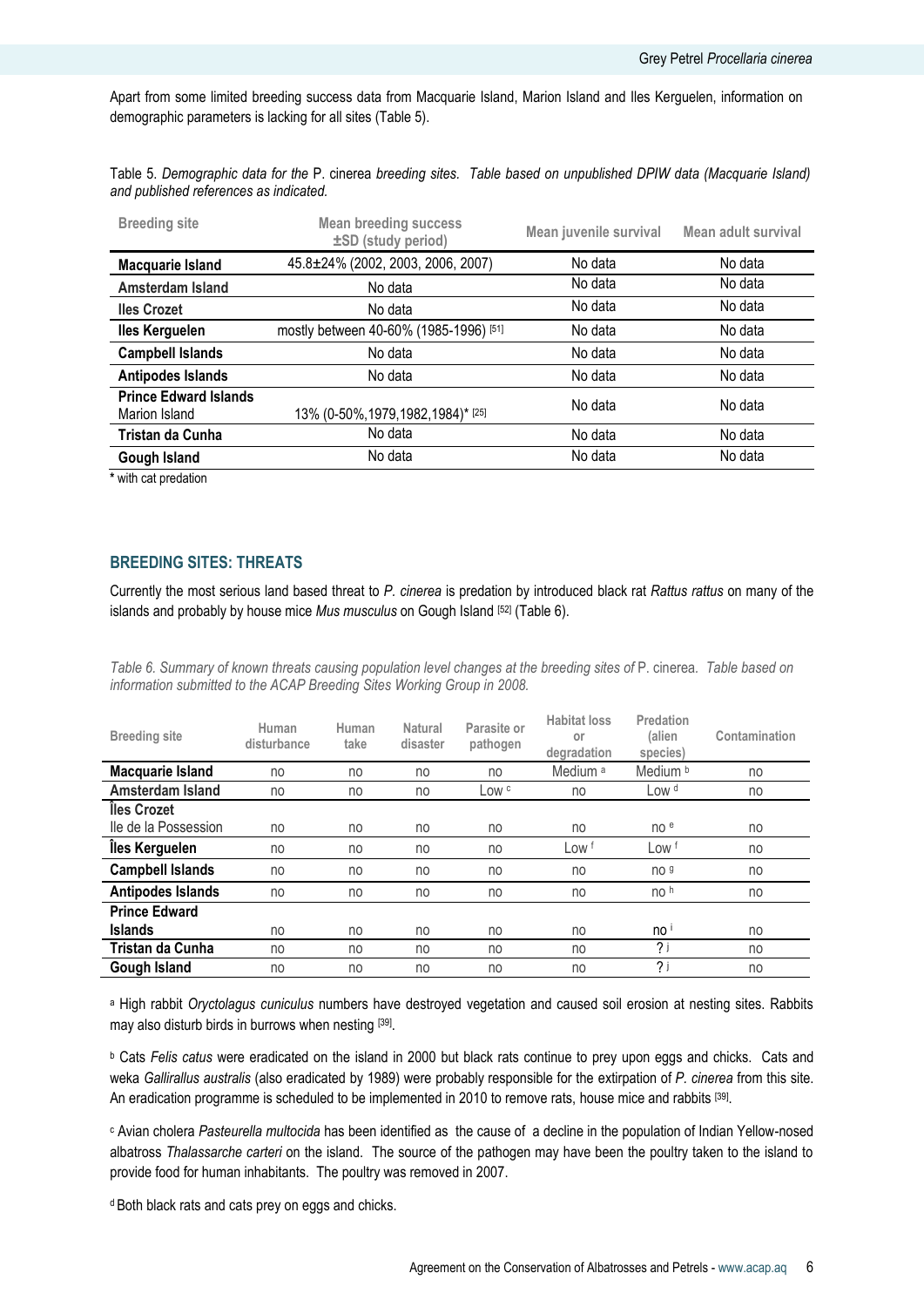<sup>e</sup> Black rats prey on chicks <sup>[29]</sup>.

<sup>f</sup> Reindeer *Rangifer tarandus* and moufflon *Ovis ammon* trample habitat and black rats and cats prey upon eggs and chicks.

<sup>g</sup> Heavy Norway rat *R. norvegicus* predation probably constrained the population of *P. cinerea* on Campbell Island until an eradication programme in 2001<sup>[1]</sup>. The island was declared free of rats in 2003.

<sup>h</sup> House mice are present on Antipodes Island but appear not to affect the breeding success of *P. cinerea* [11, 26] .  $^{\text{i}}$  Cats were known to prey on chicks before their eradication on Marion Island in the early 1990s  $^{[25]}$ .

chicks on Gough Island as they also affect the burrow-nesting, summer-breeding petrels [52].

<sup>j</sup>Black rats are assumed to affect the species as at other breeding sites. House mice are assumed to impact on *P. cinerea*

## **FORAGING ECOLOGY AND DIET**

The foraging methods of *P. cinerea* are poorly known and the diet is documented from only one study at Ile de la Possession, Iles Crozet <sup>[53]</sup>. Cephalopods were the main prey items, both by occurrence (86.7%), and mass (70.4%), followed by fish remains (46.7% occurrence, 27.8% mass) [53]. The majority of the prey occurred as unidentified fragments, nevertheless five taxa in the Teuthoidea (squid), and one species of fish, *Halargyreus johnsonii*, were identified from 30 samples <sup>[53]</sup>. The species has been typically observed foraging solitarily or in groups of three or four, but occasionally in larger flocks of up to 50 birds [54].

#### **MARINE DISTRIBUTION**

*Procellaria cinerea* has a circumpolar distribution over subantarctic and subtropical waters, mostly between 32° and 58°S, but extending further north in the Humboldt Current and to about 18°S off the east coast of South America [55] . Data obtained from seabird bycatch suggest that during the breeding season (austral winter), females forage further north than males, in waters north of the Subtropical Convergence, up to 1,460 km from their colonies on subantarctic islands [56] . Recent studies conducted at Kerguelen Island showed that *P. cinerea* forage in eastern waters of Kerguelen, up to 2,000 km from their colonies during winter (breeding period), and that Petrels exploit the same foraging area during summer (non-breeding period; H. Weimerskirch, unpublished data).

The species is mainly pelagic [55] and overlaps with all southern Regional Fisheries Management Organisations, including SIOFA (Southern Indian Ocean Fisheries Agreement), SEAFO (South-East Atlantic Fisheries Organisation) and SWIOFC (South-West Indian Ocean Fisheries Commission), as well as the proposed South Pacific Regional Fisheries Management Organisation, SPRFMO (Figure 1; Table 7). SEAFO, SWIOFC, and SIOFA are aimed at ensuring the long-term conservation and sustainable use of fishery resources other than tuna and are principally responsible for trawl and artisanal fisheries; however SEAFO also manages pelagic species such as the Patagonian toothfish *Dissostichus eleginoides*. SPRFMO is proposed to cover both pelagic and demersal fisheries in the region (predominantly discrete high seas stocks and those stocks which straddle the high seas and the EEZs of coastal states).

Table 7. *Summary of the ACAP Range States, non-ACAP Exclusive Economic Zones and Regional Fisheries Management Organisations that overlap with the marine distribution of* P. cinerea*.*

|                                                          | <b>Resident/ Breeding</b><br>and feeding range           | Foraging range only        | Few records - outside core<br>foraging range |
|----------------------------------------------------------|----------------------------------------------------------|----------------------------|----------------------------------------------|
| <b>ACAP Range States</b>                                 | Australia<br>France<br>New Zealand<br>South Africa<br>UK | Argentina<br>Chile<br>Peru | Brazil<br>Uruguay                            |
| <b>Exclusive Economic Zones of</b><br>non-ACAP countries |                                                          | -                          | Madagascar<br>Mozambique<br>Namibia          |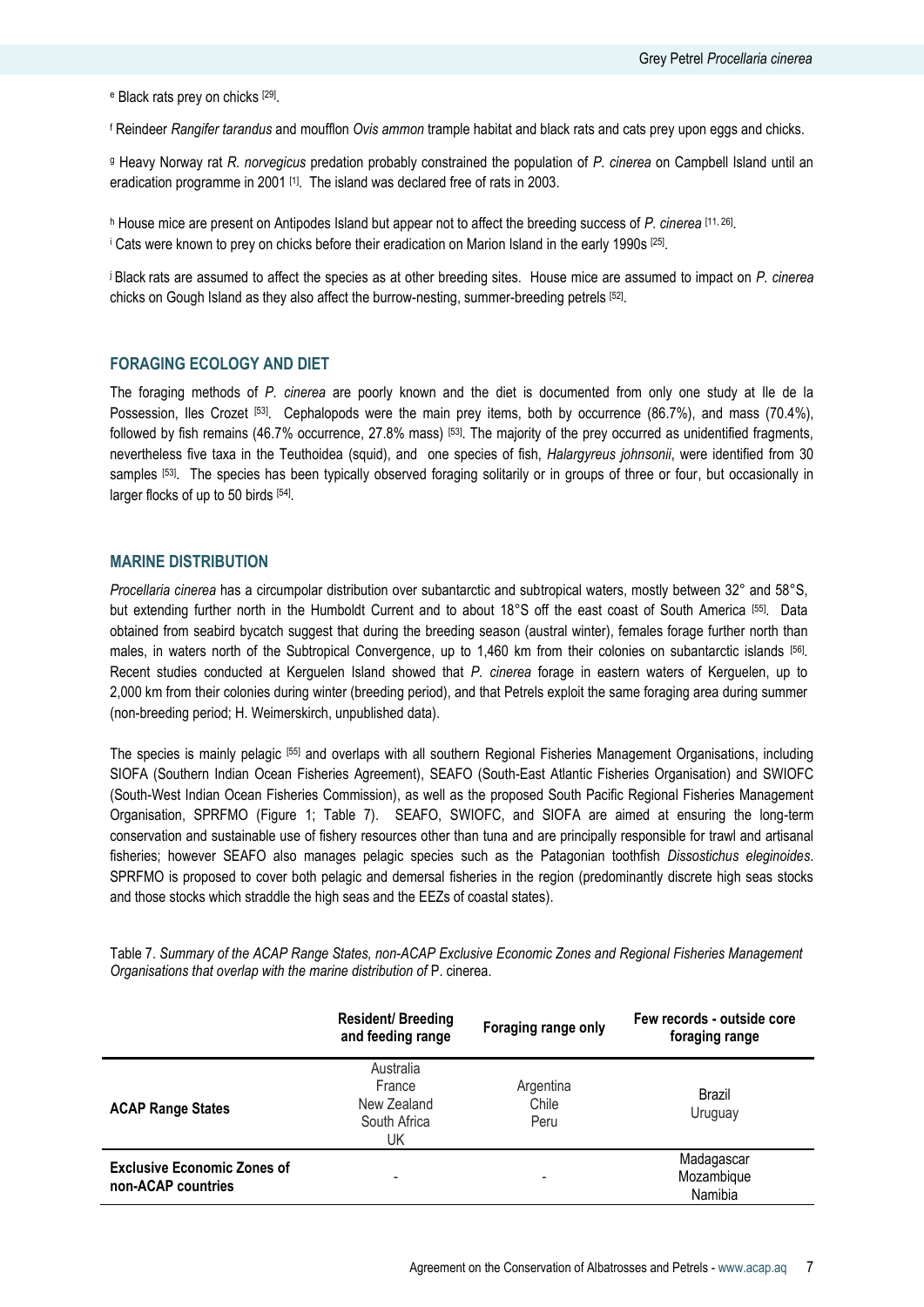| <b>Regional Fisheries Management</b><br>Organisations <sup>1</sup> | <b>CCAMLR</b><br><b>CCSBT</b><br><b>ICCAT</b><br><b>IOTC</b><br><b>SEAFO</b><br><b>SIOFA</b><br><b>SWIOFC</b><br>SPRFMO <sup>2</sup><br><b>WCPFC</b> | <b>IATTC</b> | $\,$ |  |
|--------------------------------------------------------------------|------------------------------------------------------------------------------------------------------------------------------------------------------|--------------|------|--|

<sup>1</sup> see Figure 1 and text for list of acronyms

<sup>2</sup> not yet in force

## **MARINE THREATS**

At sea, the key threat to *P. cinerea* is from commercial longline fisheries. *Procellaria cinerea* was the fourth most common species observed killed in New Zealand fisheries between 1998- 2004, but the second most common observed killed on bottom longline vessels (after White-chinned Petrel *P. aequinoctialis)* [57]. It comprised 13% of all observed seabird bycatch returned for autopsy from New Zealand waters between 1996 and 2005 [58]. In 2006-2007, as in earlier years, the majority of observed mortalities were adult females and occurred in winter east of the North Island of New Zealand [56, 59, <sup>60]</sup>. Adult females also comprised most of the birds observed killed in the Japanese tuna longlline fishery around Australia between 1988 and 1995 [61]. The impact of this selective mortality on the breeding population is unknown.

The species has also been recorded as bycatch in Argentine longline fisheries along the Patagonian Shelf (0-0.9% of all seabirds observed killed in 1999- 2001) <sup>[62]</sup>, and in the Patagonian toothfish fishery around the Prince Edward Islands (1% of all seabirds observed killed in 1996-2000), where males made up over 80% of the carcasses examined [63] . Although *P. cinerea* was recorded around artisanal Patagonian toothfish boats in southern Chile, the bycatch in this fishery was comprised entirely of *P. aequinoctialis*  [64] .

Substantial incidental mortality may also occur in international waters in the southern Indian Ocean but seabird bycatch information is limited for this region [Huyser et al. 1999 in 18] . A minimum of 755 *P. cinerea* has been estimated to be killed annually in the legal and illegal Patagonian toothfish fisheries around Kerguelen since 1996<sup>[30, 65]</sup>, which is more than double the annual mortality of 300 individuals calculated to result in a decline of the Kerguelen population [30] .

## **KEY GAPS IN SPECIES ASSESSMENT**

Population data for *P. cinerea* are largely unavailable. Accurate population numbers and trends are urgently required for most sites so that the status of this species which is known to be impacted by both fisheries and feral pests can be more confidently assessed. Apart from Kerguelen Island, and some very limited data on breeding success in other islands, information on demographic parameters, in particular juvenile and adult survival rates, is lacking for all sites. The impact of introduced predators remains undocumented on most islands. Likewise, the at-sea distribution and movements of all age groups and at all stages of the breeding cycle are poorly known. Although a two-year project assessing population size, breeding frequency, and distribution based on geolocation tracking on Antipodes Island commenced in 2009 (D. Thompson pers. comm.), there is an urgent need to collect baseline information at most breeding sites.

Further information on bycatch levels in longline fisheries which operate in international waters is also needed in order to assess the impact of potential interactions with these fleets on *P. cinerea* populations.



Photo © R. Wanless and A. Angel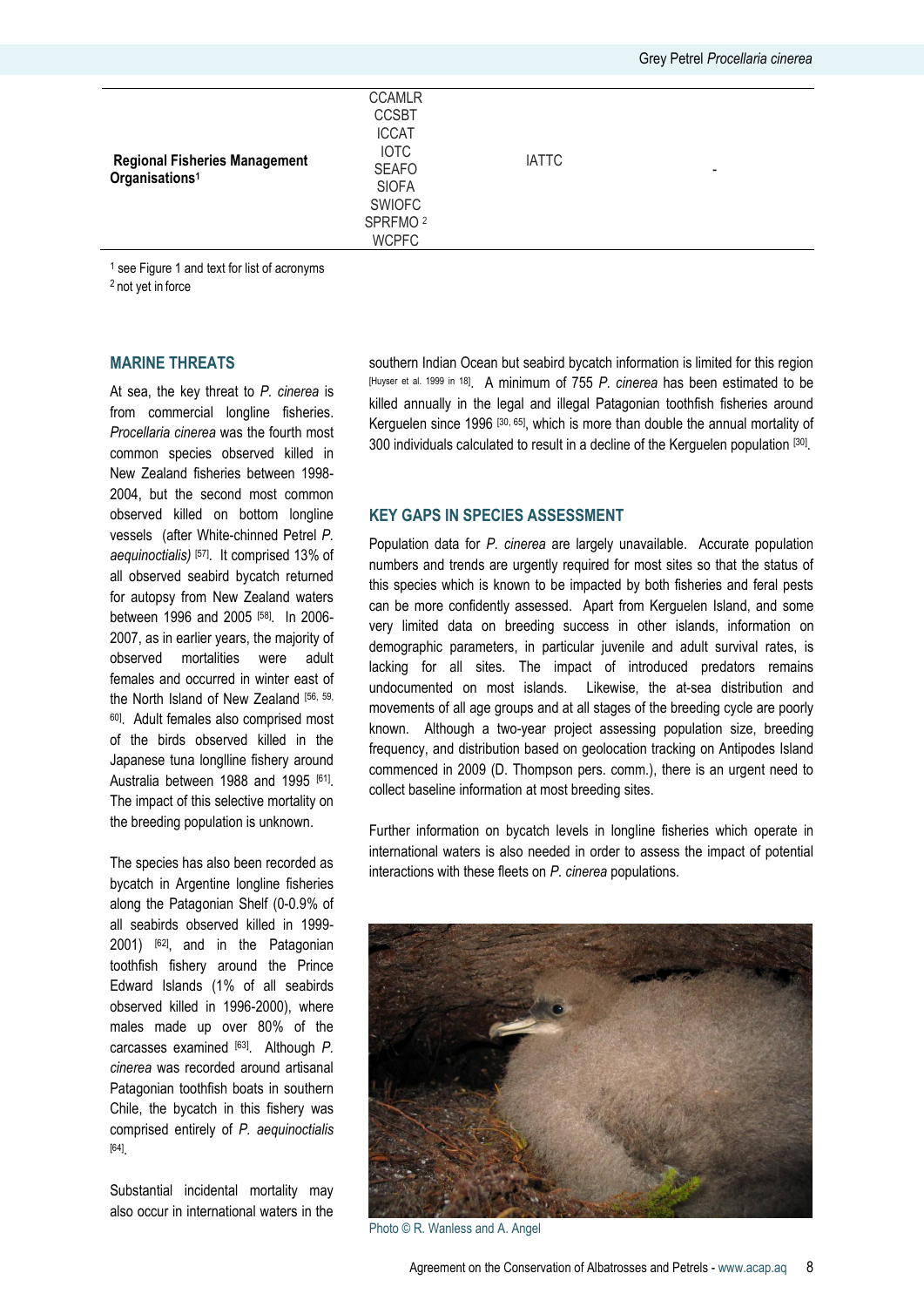## **REFERENCES**

- 1. Brooke, M. 2004. *Albatrosses and petrels across the world*. Oxford: Oxford University Press. 499 pp.
- 2. ACAP. *Agreement on the Conservation of Albatrosses and Petrels. [http://www.acap.aq](http://www.acap.aq/)*.
- 3. IUCN. 2008. *2008 IUCN Red List of Threatened Species*. [www.iucnredlist.org.](http://www.iucnredlist.org/)
- 4. Bonn Convention. *Convention on the Conservation of Migratory Species of Wild Animals*. [http://www.cms.int/.](http://www.cms.int/)
- 5. Australian Government. 1999. *Environment Protection and Biodiversity Conservation Act 1999*. [http://www.comlaw.gov.au/comlaw/management.nsf/lookupindexpagesbyi](http://www.comlaw.gov.au/comlaw/management.nsf/lookupindexpagesbyid/IP200401830?OpenDocument) [d/IP200401830?OpenDocument.](http://www.comlaw.gov.au/comlaw/management.nsf/lookupindexpagesbyid/IP200401830?OpenDocument)
- 6. Environment Australia. 2000. *The Action Plan for Australian Birds 2000*. [http://www.environment.gov.au/biodiversity/threatened/publications/action](http://www.environment.gov.au/biodiversity/threatened/publications/action/birds2000/index.html) [/birds2000/index.html.](http://www.environment.gov.au/biodiversity/threatened/publications/action/birds2000/index.html)
- 7. Department of Environment and Heritage. 2006. *Threat Abatement Plan for the incidental catch (or bycatch) of seabirds during oceanic longline fishing operations*
- [http://www.environment.gov.au/biodiversity/threatened/tap-approved.html.](http://www.environment.gov.au/biodiversity/threatened/tap-approved.html) 8. Subsecretaría de Pesca. 2006. *Plan de Acción Nacional para reducir las capturas incidentales de aves en las pesquerías de palangre (PAN-*
- *AM/CHILE).* 26 pp. [www.subpesca.cl/mostrararchivo.asp?id=5768](http://www.subpesca.cl/mostrararchivo.asp?id=5768) 9. Gouvernement de la République Française. 1998. Arrêté du 14 août 1998 fixant sur tout le territoire national des mesures de protection des oiseaux représentés dans les Terres australes et antarctiques françaises*. Le Journal Officiel de la République Française n°236 du 11 octobre 1998.*  p. 15405<http://www.legifrance.gouv.fr/home.jsp>
- 10. New Zealand Government. *New Zealand Wildlife Act 1953, No 31*. [http://www.legislation.govt.nz/act/public/1953/0031/latest/DLM276814.ht](http://www.legislation.govt.nz/act/public/1953/0031/latest/DLM276814.html?search=ts_act_wildlife_resel&sr=1) [ml?search=ts\\_act\\_wildlife\\_resel&sr=1.](http://www.legislation.govt.nz/act/public/1953/0031/latest/DLM276814.html?search=ts_act_wildlife_resel&sr=1)
- 11. Taylor, G.A. 2000. *Action plan for seabird conservation in New Zealand. Part A: threatened seabirds.* Threatened Species Occasional Publication No. 16. Department of Conservation. Wellington.
- 12. Miskelly, C.M., Dowding, J.E., Elliott, G.P., Hitchmough, R.A., Powlesland, R.G., Robertson, H.A., Sagar, P.M., Scofield, R.P., and Taylor, G.A. 2008. Conservation status of New Zealand birds, 2008*. Notornis* **55**: 117-135.
- 13. South African Government. 1973. Sea Birds and Seals Protection Act, 1973 (Act No. 46 of 1973)*.*
- 14. Department of Environmental Affairs and Tourism. South African Government. 2007. The Sea Birds and Seals Protection Act, 1973 (Act No. 46 of 1973); Publication of Policy on the Management of Seals Seabirds and Shorebirds*. Government Gazette* **510**: 3.
- 15. Department of Environmental Affairs and Tourism. 2008. *South Africa National Plan of Action for Reducing the Incidental Catch of Seabirds in Longline Fisheries.* Department of Environmental Affairs and Tourism: Cape Town. 32 pp.
- 16. Government of Saint Helena. 2006. The Conservation of Native Organisms and Natural Habitats (Tristan da Cunha) Ordinance 2006*. Saint Helena Government Gazette Extraordinary* **44**: 1-13.
- 17. Chastel, O. 1995. Influence of Reproductive Success on Breeding Frequency in 4 Southern Petrels*. Ibis* **137**: 360-363.
- 18. BirdLife International. 2008. *Species factsheet: Procellaria cinerea*. [http://www.birdlife.org.](http://www.birdlife.org/)
- 19. Jouventin, O., Mougin, J.L., Stahl, J.C., and Weimerskirch, H. 1985. Comparative breeding biology of the burrowing petrels at the Crozet Islands*. Notornis* **32**: 157-220.
- 20. Weimerskirch, H., Zotier, R., and Jouventin, P. 1989. The avifauna of the Kerguelen Islands*. Emu* **89**: 15-29.
- 21. Warham, J. and Bell, B.D. 1979. The Birds of Antipodes Island, New Zealand*. Notornis* **26**: 121-169.
- 22. Fraser, M.W., Ryan, P.G., and Watkins, B.P. 1988. The seabirds at Inaccessible Island, South Atlantic Ocean*. Cormorant* **16**: 7-13.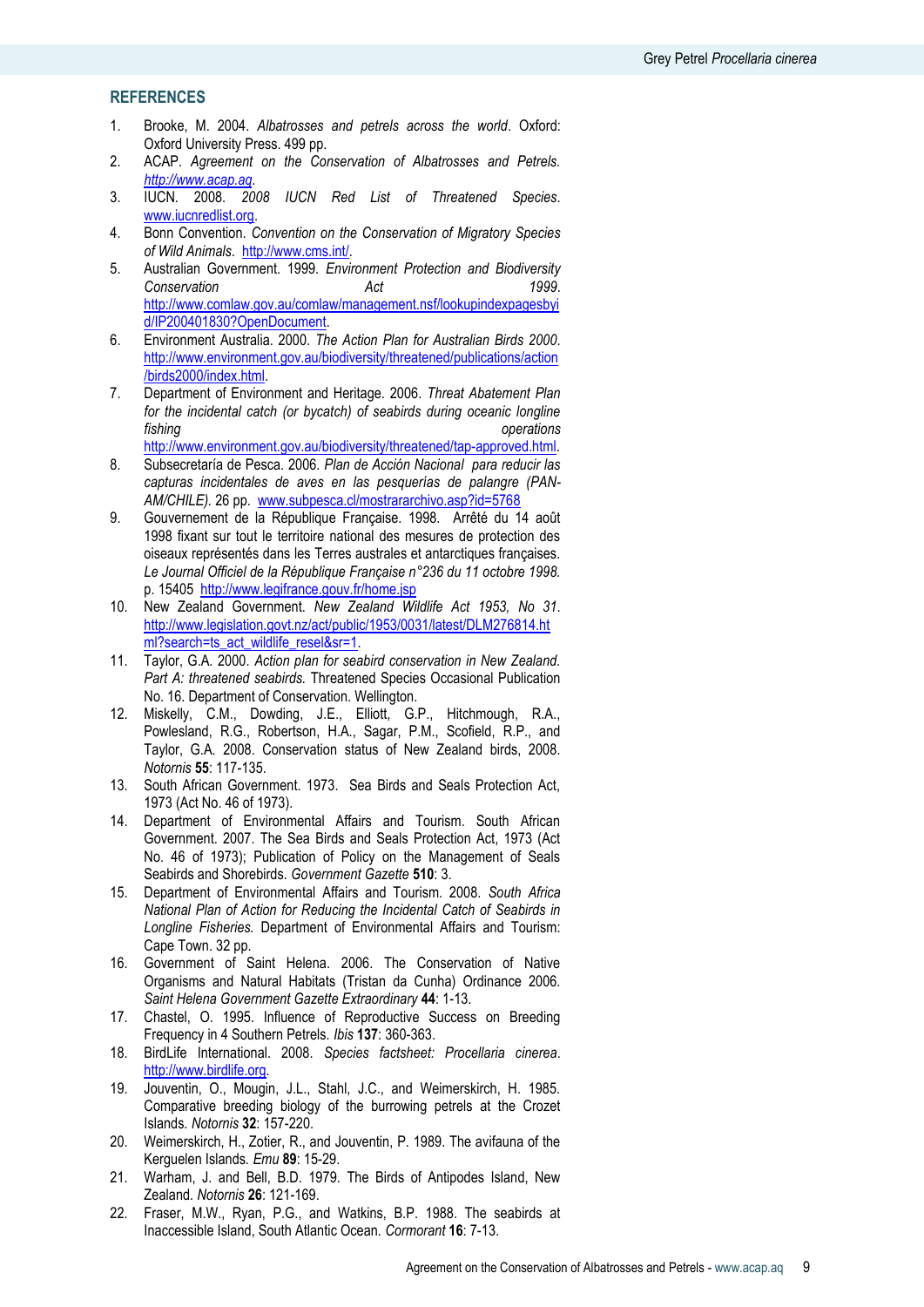- 23. Richardson, M.E. 1984. Aspects of the ornithology of the Tristan Da Cunha group and Gough Island, 1972-1974*. Cormorant* **12**: 122-201.
- 24. Zotier, R. 1990. Breeding ecology of a sub-Antarctic winter breeder the grey petrel *Procellaria cinerea* on Kerguelen Islands*. Emu* **90**: 180-184.
- 25. Newton, I.P. and Fugler, S.R. 1989. Notes on the winter-breeding Greatwinged Petrel *Pterodroma macroptera* and Grey Petrel *Procellaria cinerea* at Marion Island*. Cormorant* **17**: 27-34.
- 26. Imber, M.J., Bell, B.D., and Bell, E.A. 2005. Antipodes Islands birds in autumn 2001*. Notornis* **52**: 125-132.
- 27. Bell, E.A. 2002. *Grey petrels (Procellaria cinerea) on Antipodes Island, New Zealand: research feasibility, April to June 2001.* DOC Science International Series 60. Department of Conservation. Wellington. 31.
- 28. Jouventin, P., 1994. *Past, present and future Amsterdam Island (Indian Ocean) and its avifauna.*, in *Seabirds on islands: threats, case studies, actions plans.*, D.N. Nettleship, J. Burger, and M. Gochfeld (Eds). BirdLife Conservation Series N°1. BirdLife International: Cambridge, UK. 122- 132.
- 29. Jouventin, P., Stahl, J.C., Weimerskirch, H., and Mougin, J.L., 1984. *The seabirds of French Subantarctic Islands & Adélie Land, their status and conservation*, in *Status and conservation of the world's seabirds*, J.P. Croxall, P.J.H. Evans, and R.W. Schreiber (Eds). International Council for Bird Preservation Technical Publication No. 2. Cambridge. 609-625.
- 30. Barbraud, C., Delord, K., Marteau, C., and Weimerskirch, H. 2009. Estimates of population size of white-chinned petrels and grey petrels at Kerguelen Islands and sensitivity to fisheries*. Animal Conservation* **12**: 258-265.
- 31. Williams, A.J., 1984. *The status and conservation of seabirds on some islands in the African sector of the Southern Ocean*, in *Status and Conservation of the World's Seabirds*, J.P. Croxall, P.G.H. Evans, and R.W. Schreiber (Eds). International Council for Bird Preservation, Technical Publication No. 2.: Cambridge. 627-635.
- 32. United Nations Educational Scientific and Cultural Organization. *World Heritage List*. [http://whc.unesco.org/en/list.](http://whc.unesco.org/en/list)
- 33. UNESCO's Man and the Biosphere Programme (MAB) Macquarie Island.

[http://www.unesco.org/mabdb/br/brdir/directory/biores.asp?mode=all&cod](http://www.unesco.org/mabdb/br/brdir/directory/biores.asp?mode=all&code=AUL+03) [e=AUL+03.](http://www.unesco.org/mabdb/br/brdir/directory/biores.asp?mode=all&code=AUL+03)

- 34. Ramsar Convention on Wetlands. [http://www.ramsar.org/.](http://www.ramsar.org/)
- 35. World Heritage Committee. 2004. *Report on the twenty-eighth session of the World Heritage Committee, Suzhou, China, 28 June - 7 July 2004. WHC-04/28.COM/26.*
- 36. Australian Government. Department of the Environment, Water, Heritage, and the Arts. *Register of the National Estate (RNE)*. [http://www.environment.gov.au/heritage/places/rne/index.html.](http://www.environment.gov.au/heritage/places/rne/index.html)
- 37. Tasmanian Government. Nature Conservation Act 2002*.*  [http://www.thelaw.tas.gov.au/tocview/index.w3p;cond=;doc\\_id=63%2B%2](http://www.thelaw.tas.gov.au/tocview/index.w3p;cond=;doc_id=63%2B%2B2002%2BAT%40EN%2B20040816110000;histon=;prompt=;rec=;term=) [B2002%2BAT%40EN%2B20040816110000;histon=;prompt=;rec=;term=](http://www.thelaw.tas.gov.au/tocview/index.w3p;cond=;doc_id=63%2B%2B2002%2BAT%40EN%2B20040816110000;histon=;prompt=;rec=;term=)
- 38. Parks and Wildlife Service. 2006. *Macquarie Island Nature Reserve and World Heritage Area Management Plan.* Parks and Wildlife Service, Department of Tourism, Arts and the Environment. Hobart.
- 39. Parks and Wildlife Service and Biodiversity Conservation Branch. 2007. *Plan for the Eradication of Rabbits and Rodents on Subantarctic Macquarie Island.* Department of Tourism, Arts and the Environment & Department of Primary Industries and Water. Hobart.
- 40. Gouvernement de la République Française. 2006. Décret n°2006-1211 du 3 octobre 2006 portant création de la Réserve Naturelle des Terres Australes Françaises*. Journal Officiel de la République Française n°230 du 4 octobre 2006.* p.14673*.* <http://www.legifrance.gouv.fr/home.jsp>
- 41. Terres Australes et Antarctiques Françaises. 1985. *Arrêté n°14 du 30 Juillet 1985 relatif à la création de zones réservées à la recherché scientifique et technique dans les TAAF. Mises à jour / extensions : Décisions n°2006 – 22, n°108 du 16 juin 1989, n°147 du 13 septembre 1990, du 19 juillet 1991 ; arrêté 2002 - 42 du 18 décembre 2002*. [http://www.taaf.fr/spip/spip.php?article354.](http://www.taaf.fr/spip/spip.php?article354)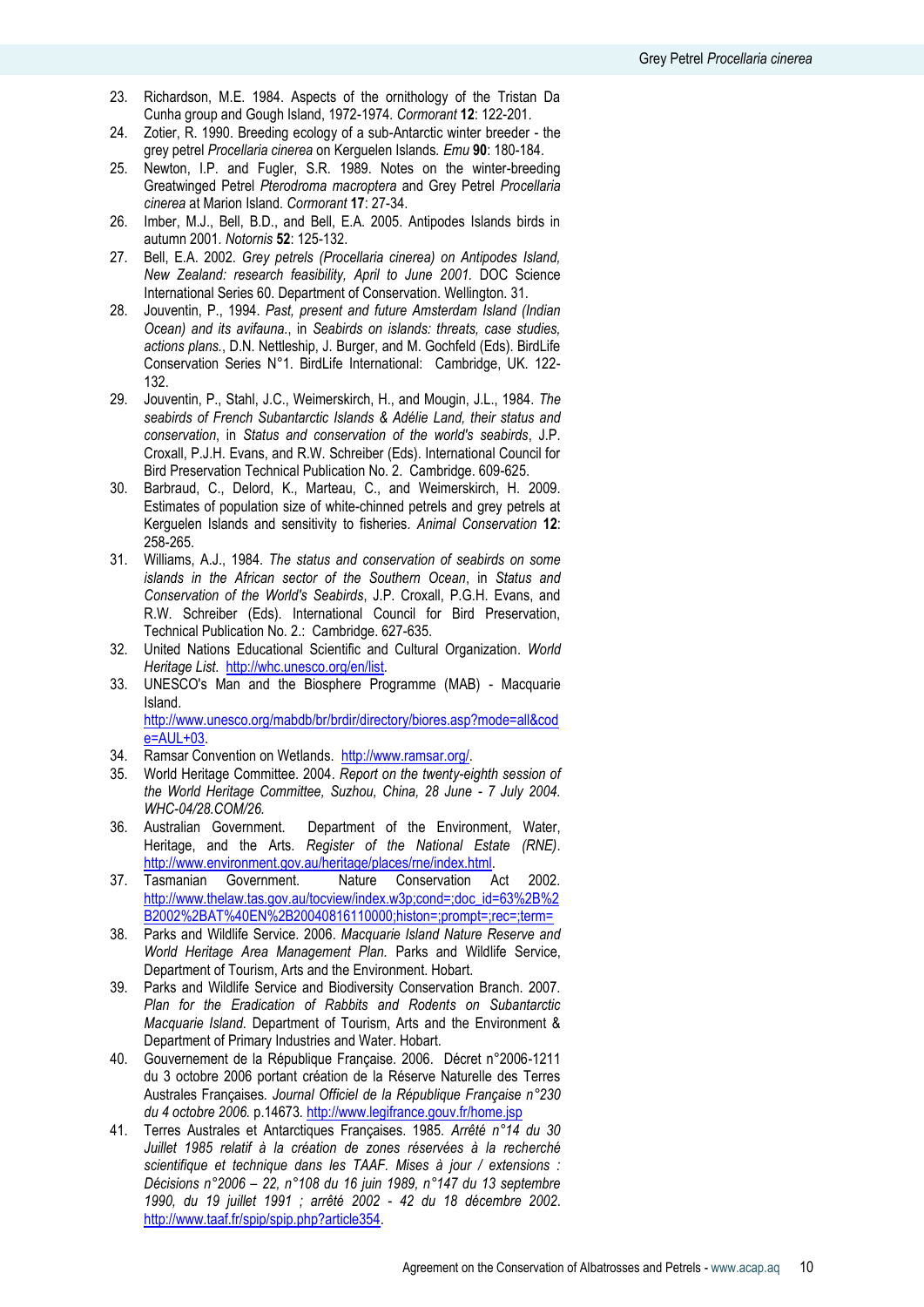- 42. New Zealand Government. 1977. *New Zealand Reserves Act 1977*. [http://www.legislation.govt.nz/.](http://www.legislation.govt.nz/)
- 43. Department of Conservation. 1988. *Conservation Management Strategy: Subantarctic Islands 1998-2008.* Southland Conservancy Conservation Management Planning Series No. 10. Department of Conservation. Invercagill. 114 pp.
- 44. Republic of South Africa. National Environmental Management: Protected Areas Act, 2003. No. 57 of 2003*.*  <http://www.environment.gov.za/>
- 45. Prince Edward Islands Management Plan Working Group. 1996. *Prince Edward Islands Management Plan.* Pretoria: Department of Environmental Affairs and Tourism. Republic of South Africa.
- 46. Cooper, J. and Ryan, P.G. 1994. *Management Plan for the Gough Island Wildlife Reserve.* Edinburgh, Tristan da Cunha.
- 47. Ryan, P.G. and Glass, J.P. 2001. *Inaccessible Island Nature Reserve Management Plan.*, Edinburgh, Tristan da Cunha: Government of Tristan da Cunha. 65 pp.
- 48. Robertson, C.J.R. and Bell, B.D., 1984. *Seabird status and conservation in the New Zealand region*, in *Status and conservation of the world's seabirds*, J.P. Croxall, P.G.H. Evans, and R.W. Schreiber (Eds). ICBP Technical Publication No. 2. 573-586.
- 49. Schulz, M., Robinson, S., and Gales, R. 2005. Breeding of the Grey Petrel (*Procellaria cinerea)* on Macquarie Island: population size and nesting habitat*. Emu* **105**: 323-329.
- 50. Worthy, T.H. and Jouventin, P. 1999. The fossil avifauna of Amsterdam Island, Indian Ocean*. Smithsonian Contributions to Paleobiology* **89**: 39- 65.
- 51. Inchausti, P., Guinet, C., Koudil, M., Durbec, J.P., Barbraud, C., Weimerskirch, H., Cherel, Y., and Jouventin, P. 2003. Inter-annual variability in the breeding performance of seabirds in relation to oceanographic anomalies that affect the Crozet and the Kerguelen sectors of the Southern Ocean*. Journal of Avian Biology* **34**: 170-176.
- 52. Angel, A. and Cooper, J. 2006. *A review of the impacts of introduced rodents on the islands of Tristan da Cunha and Gough* Research Report No. 17. Sandy, UK: Royal Society for the Protection of Birds. X + 68.
- 53. Ridoux, V. 1994. The diets and dietary segregation of seabirds at the subantarctic Crozet Islands*. Marine Ornithology* **22**: 1-192.
- 54. Harper, P.C. 1987. Feeding behaviour and other notes on 20 species of Procellariiformes at sea*. Notornis* **34**: 169-192.
- 55. Marchant, S. and Higgins, P.J., eds. 1990. *Handbook of Australian, New Zealand, and Antarctic Birds*. Vol. 1 Ratites to Ducks. Oxford University Press: Melbourne. 1536 pp.
- 56. Bartle, J.A. 1990. Sexual segregation of foraging zones in procellariiform birds: implications of accidental capture on commercial fishery longlines of Grey Petrels (*Procellaria cinerea*)*. Notornis* **37**: 146-150.
- 57. Waugh, S.M., MacKenzie, D.I., and Fletcher, D. 2008. Seabird bycatch in New Zealand trawl and longline fisheries 1998-2004. *Papers and Proceedings of the Royal Society of Tasmania* **142**: 45-66.
- 58. Conservation Services Programme. 2008. *Summary of autopsy reports for seabirds killed and returned from observed New Zealand fisheries: 1 October 1996 - 30 September 2005, with specific reference to 2002/03, 2003/04, 2004/05.* DOC Research and Development Series 291. Department of Conservation. Wellington. 110 pp.
- 59. Thompson, D.R. 2008. *Autopsy report for seabirds killed and returned from New Zealand fisheries, 1 October 2006 to 30 September 2007.* Report Prepared for the Conservation Services Programme, Department of Conservation: contract INT2006/02. [http://www.doc.govt.nz/publications/conservation/marine-and](http://www.doc.govt.nz/publications/conservation/marine-and-coastal/marine-conservation-services/csp-reports/seabird-autopsy-report/)[coastal/marine-conservation-services/csp-reports/seabird-autopsy-report/](http://www.doc.govt.nz/publications/conservation/marine-and-coastal/marine-conservation-services/csp-reports/seabird-autopsy-report/)
- 60. Murray, T.E., Bartle, J.A., Kalish, S.R., and Taylor, P.R. 1993. Incidental capture of seabirds by Japanese southern bluefin tuna longline vessels in New Zealand waters, 1988-1992*. Bird Conservation International* **3**: 181- 210.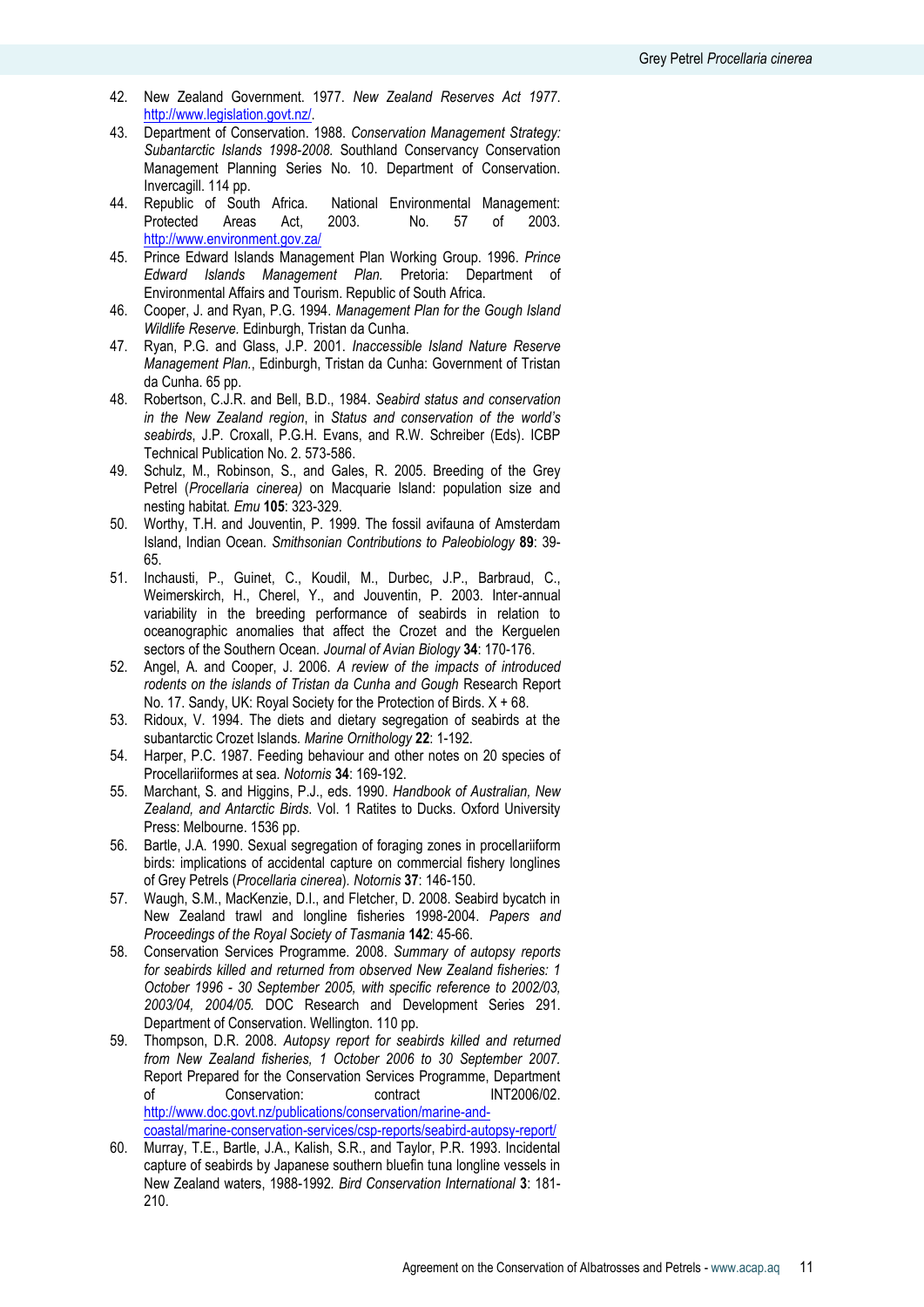- 61. Gales, R., Brothers, N., and Reid, T. 1998. Seabird mortality in the Japanese tuna longline fishery around Australia, 1988-1995*. Biological Conservation* **86**: 37-56.
- 62. Favero, M., Khatchikian, C.E., Arias, A., Rodriguez, M.P.S., Canete, G., and Mariano-Jelicich, R. 2003. Estimates of seabird by-catch along the Patagonian Shelf by Argentine longline fishing vessels, 1999-2001*. Bird Conservation International* **13**: 273-281.
- 63. Nel, D.C., Ryan, P.G., and Watkins, B.P. 2002. Seabird mortality in the Patagonian toothfish longline fishery around the Prince Edward Islands, 1996-2000*. Antarctic Science* **14**: 151-161.
- 64. Moreno, C.A., Arata, J.A., Rubilar, P., Hucke-Gaete, R., and Robertson, G. 2006. Artisanal longline fisheries in Southern Chile: Lessons to be learned to avoid incidental seabird mortality*. Biological Conservation* **127**: 27-36.
- 65. Delord, K., Gasco, N., Weimerskirch, H., Barbraud, C., and Micol, T. 2005. Seabird mortality in the Patagonian toothfish longline fishery around Crozet and Kerguelen Islands, 2001-2003*. CCAMLR Science* **12**: 53-80.

**COMPILED BY**

Wiesława Misiak, ACAP Secretariat

## **CONTRIBUTORS**

David Thompson National Institute of Water & Atmospheric Research (NIWA), New Zealand

Mark Tasker Vice-Chair, ACAP Advisory Committee

ACAP Status and Trends Working Group Contact: Rosemary Gales Rosemary.Gales@dpiw.tas.gov.au

ACAP Breeding Sites Working Group Contact: Richard Phillips raphil@bas.ac.uk

ACAP Bycatch Working Group Contact: Barry Baker barry.baker@latitude42.com.au

ACAP Taxonomy Working Group Contact: Michael Double Mike.Double@aad.gov.au

BirdLife International, Global Seabird Programme Contact: Cleo Small Cleo.Small@rspb.org.uk **Maps:** Frances Taylor

## **PHOTOGRAPHS**

Tui De Roy The Roving Tortoise Worldwide Nature Photography [photos@rovingtortoise.co.nz](mailto:photos@rovingtortoise.co.nz)

R. Wanless and A. Angel

## **RECOMMENDED CITATION**

Agreement on the Conservation of Albatrosses and Petrels. 2009. ACAP Species assessments: Grey Petrel *Procellaria cinerea*. Downloaded from http://www.acap.aq on 28 September 2010.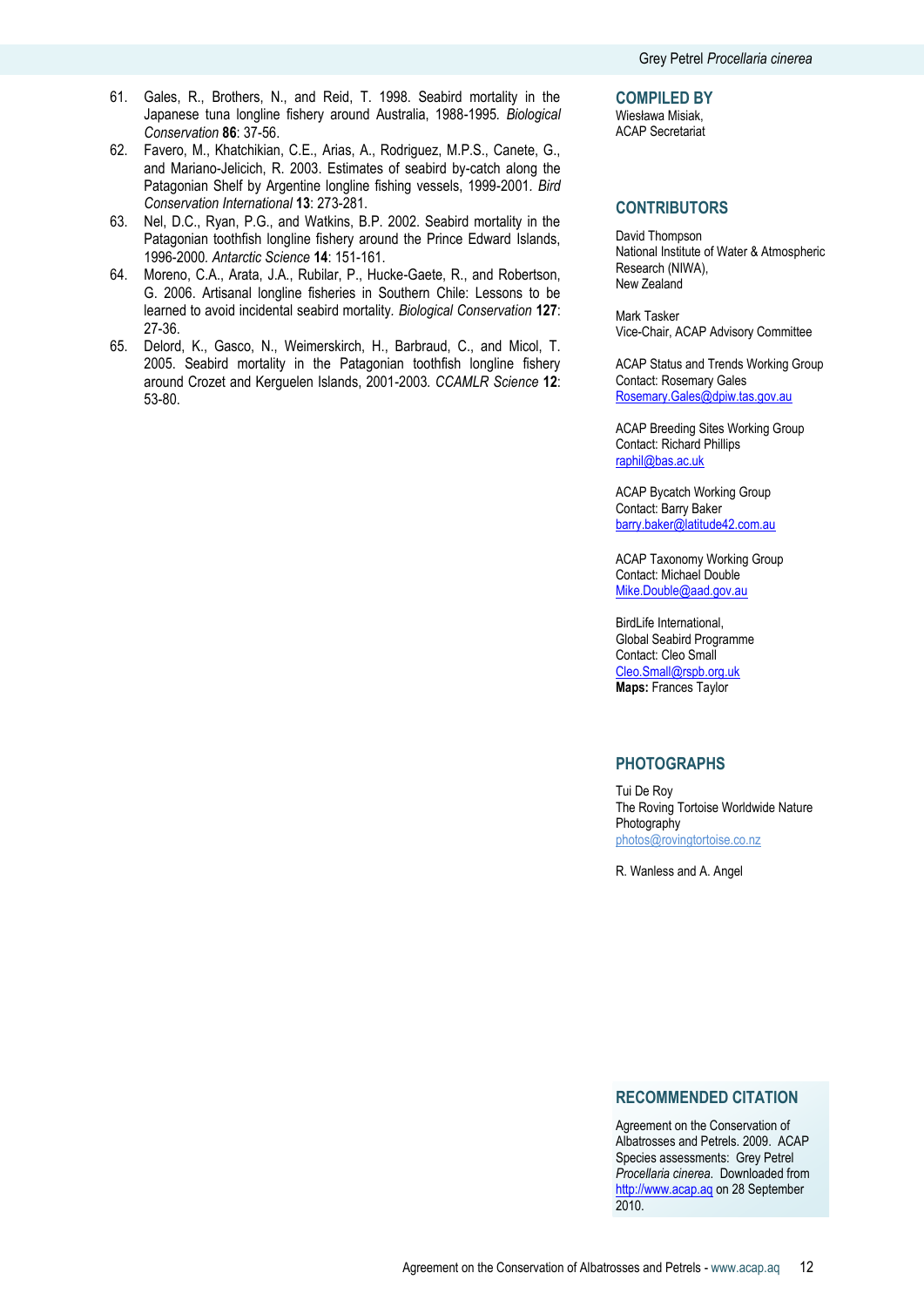# **GLOSSARY AND NOTES**

## (i) **Years**.

The "split-year" system is used. Any count (whether breeding pairs or fledglings) made in the austral summer (e.g. of 1993/94) is reported as the second half of this split year (i.e. 1994).

The only species which present potential problems in this respect are *Diomedea* albatrosses, which lay in December-January, but whose fledglings do not depart until the following October-December. In order to keep records of each breeding season together, breeding counts from e.g. December 1993-January 1994 and productivity counts (of chicks/fledglings) of October-December 1994 are reported as 1994.

If a range of years is presented, it should be assumed that the monitoring was continuous during that time. If the years of monitoring are discontinuous, the actual years in which monitoring occurred are indicated.

## **(ii) Methods Rating Matrix (based on NZ rating system)**

## **METHOD**

**A** Counts of nesting adults (Errors here are detection errors (the probability of not detecting a bird despite its being present during a survey), the "nest-failure error" (the probability of not counting a nesting bird because the nest had failed prior to the survey, or had not laid at the time of the survey) and sampling error).

**B** Counts of chicks (Errors here are detection error, sampling and nest-failure error. The latter is probably harder to estimate later in the breeding season than during the incubation period, due to the tendency for egg- and chick-failures to show high interannual variability compared with breeding frequency within a species).

**C** Counts of nest sites (Errors here are detection error, sampling error and "occupancy error" (probability of counting a site or burrow as active despite it's not being used for nesting by birds during the season).

**D** Aerial-photo (Errors here are detection errors, nest-failure error, occupancy error and sampling error (error associated with counting sites from photographs), and "visual obstruction bias" - the obstruction of nest sites from view, always underestimating numbers).

**E** Ship- or ground- based photo (Errors here are detection error, nest-failure error, occupancy error, sampling error and "visual obstruction bias" (the obstruction of nest sites from view from low-angle photos, always underestimating numbers)<br>F Unknown

- **F** Unknown<br>**G** Count of e
- **G** Count of eggs in subsample population<br>**H** Count of chicks in subsample population

**H** Count of chicks in subsample population and extrapolation (chicks x breeding success - no count of eggs)

## **RELIABILITY**

- **1** Census with errors estimated<br>**2** Distance-sampling of represe
- **2** Distance-sampling of representative portions of colonies/sites with errors estimated
- **3** Survey of quadrats or transects of representative portions of colonies/sites with errors estimated
- **4** Survey of quadrats or transects without representative sampling but with errors estimated
- **5** Survey of quadrats or transects without representative sampling nor errors estimated
- **6** Unknown

## **(iii) Population Survey Accuracy**

**High** Within 10% of stated figure:

**Medium** Within 50% of stated figure;

Low Within 100% of stated figure (eg coarsely assessed via area of occupancy and assumed density) **Unknown**

#### **(iv) Population Trend**

Trend analyses were run in TRIM software using the linear trend model with stepwise selection of change points (missing values removed) with serial correlation taken into account but not overdispersion.

#### **(v) Productivity (Breeding Success)**

Defined as proportion of eggs that survive to chicks at/near time of fledging unless indicated otherwise